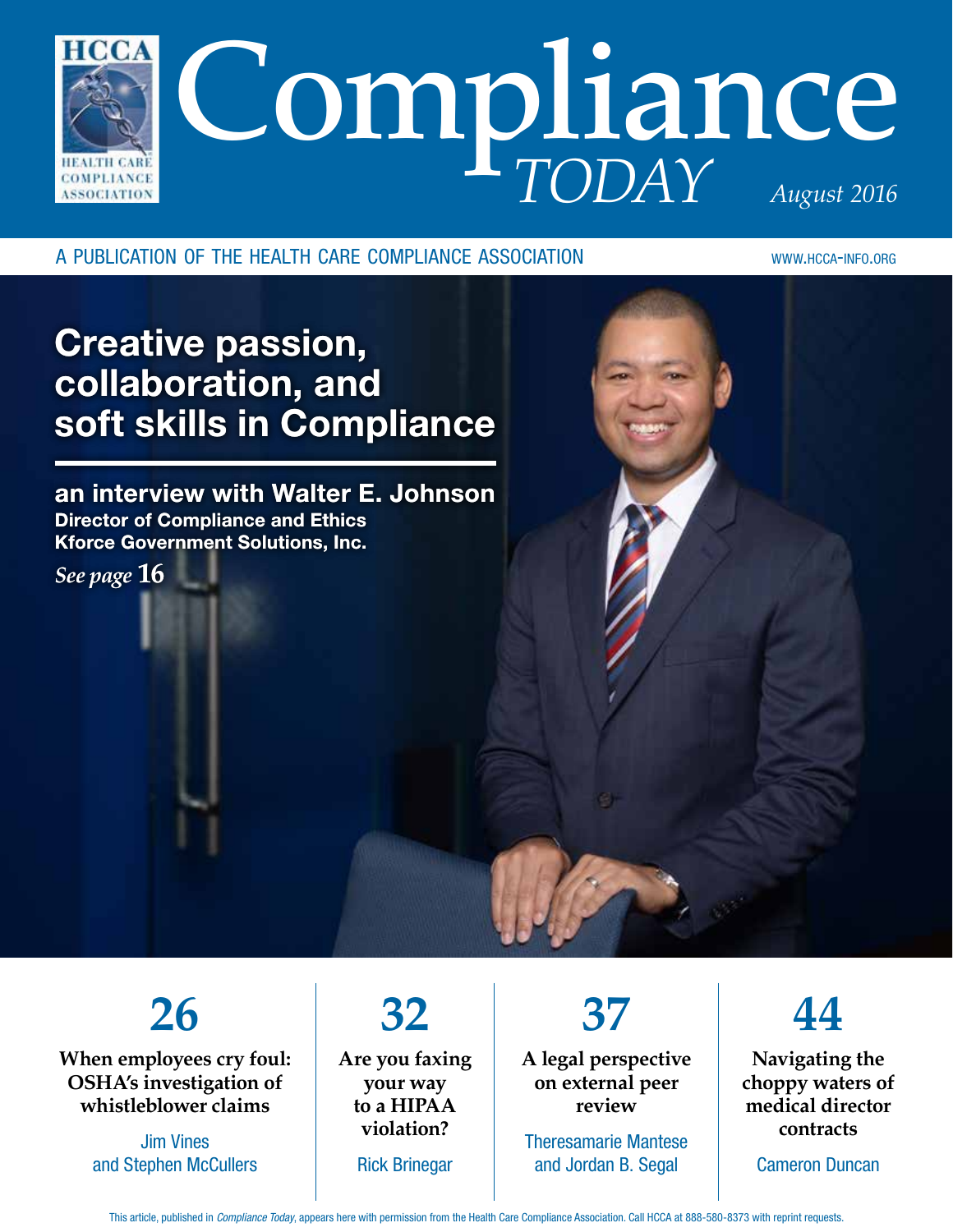

Walter E. Johnson, CHC, CHPC, CCEP, CCEP-I **Director of Compliance and Ethics Kforce Government Solutions, Inc. Fairfax, VA**

#### an interview by Stephanie Gallagher **Meet Walter E. Johnson**

*Stephanie Gallagher (Stephanie.gallagher@corporatecompliance.org), SCCE/HCCA Social Media Manager, conducted this interview with Walter E. Johnson (wjohnson@kforcegov.com). /in/walter16 @walter\_johnson1*

**SG:** Thank you, for your willingness to share your expertise with us. Please tell us about your professional background and how you came to be in the Compliance field.

path. I decided to broaden my career plan by<br>pursuing a degree in business marketing at<br> $\frac{6}{5}$ <br>www.hcca-info.org 888-580-8373 W. As a child, I wanted a career in the automotive industry; specifically, my goal was to be a car designer. At the time, there were four design schools in the United States that the Big 3 (Chrysler, Ford, and General Motors) used for recruiting members of their design team. It is a very competitive career pursuing a degree in business marketing at

Bowie State University. I figured that designing marketing campaigns for the industry would fulfill my creative passion. Throughout college, I submitted designs and, in my senior year, a presentation video. This was a decade before YouTube and smartphones.

During my senior year, one of my college friends began working for Kaiser Permanente, an integrated healthcare delivery system. He enjoyed working for the organization, and he talked about his experiences often. At the time, I had a temporary position assisting the trading desk at an investment firm. After graduating, I submitted an application to Kaiser Permanente. A few weeks later, I received a call. I was so excited that I arrived a day early for my interview. At first, I was embarrassed, but after receiving the offer, it makes a great story.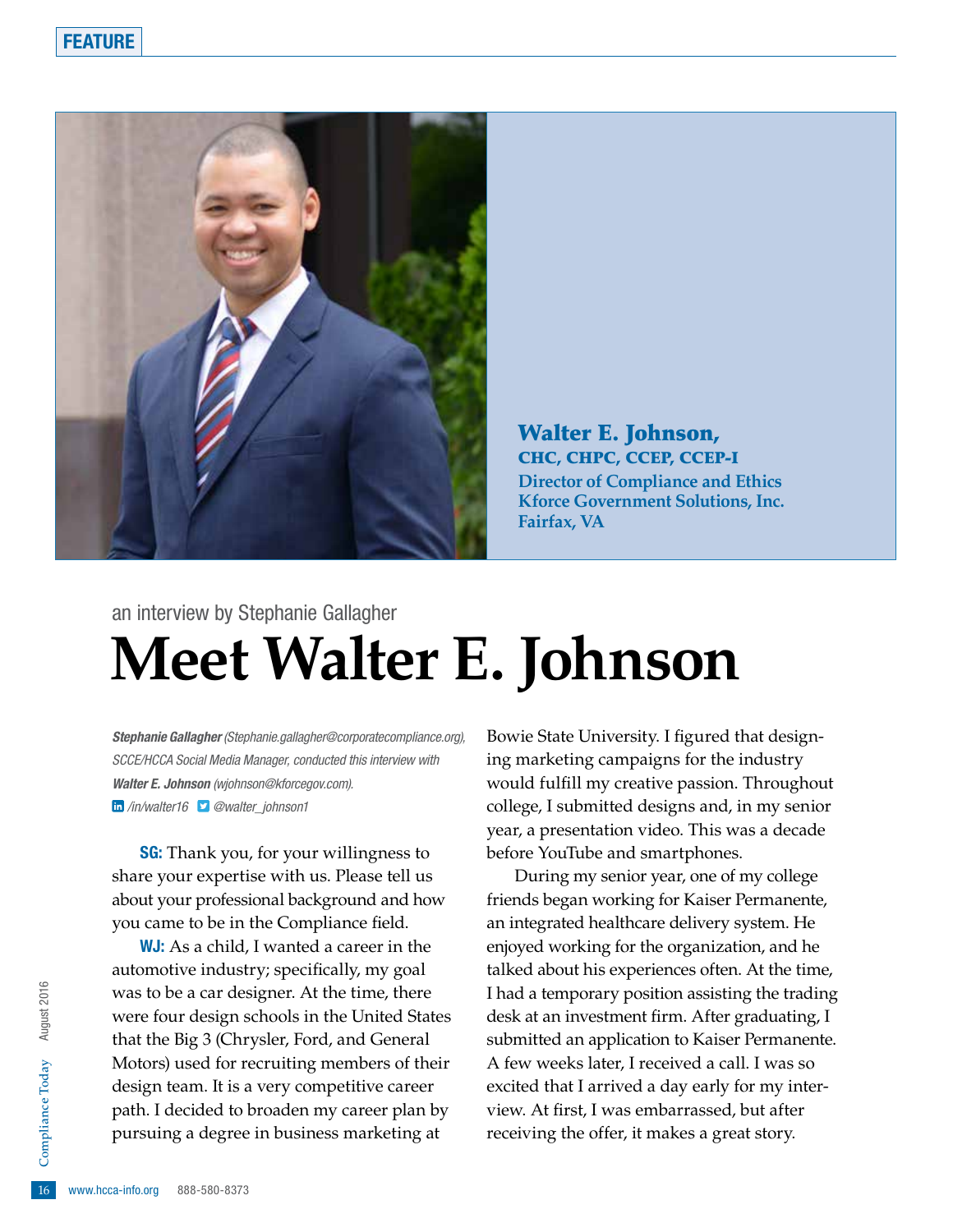I joined the organization as a claims assistant in the Claims department. A year later, I became a proposal associate in the Marketing department. Finally, I moved into the Underwriting and Actuarial Services department. I started as an analyst and was promoted to an underwriter.

During one of our staff meetings, the vice president of Underwriting announced

that our department received approval for a compliance position—compliance coordinator (for the eastern regions). The position was not well-defined and it was confusing to many. One of my colleagues said, "No

One of my colleagues said, "No one is going to apply for that job; it is a demotion." I decided that I was going to apply for the position that day.

one is going to apply for that job; it is a demotion." I decided that I was going to apply for the position that day. I knew that I was going to make a difference in the role. The position included many of my interests, and there was the opportunity for me to define the role. For example, I enjoy writing, and a responsibility was coordinating the policy development process. I am creative, and another responsibility was developing and conducting training sessions focusing on compliance, fraud, waste, and abuse. Deciding on a template and selecting graphics can make a difference in the tone of a presentation. I enjoy learning and people, so I was looking forward to participating in various work groups to identify and propose mitigation to organizational risks.

After accepting the position, the organization launched an initiative to comply with the Sarbanes-Oxley Act of 2002. At the time, compliance was voluntary but, eventually, it became a mandatory requirement for the National Association of Insurance Commissioners (NAIC). One of

my responsibilities included coordinating the initiative within three regions (Mid-Atlantic, Georgia, and Ohio). Gradually, my responsibilities increased to coordinating regulatory submissions, logistics, and facilitating entrance and exit interviews for audits conducted by the Office of Personnel Management (OPM). I also co-lead the implementation of the Pricing Policy Library, an online policy management

> system. Several of the workgroups included Compliance Steering Committee Workgroup, Disaster Recovery/ Business Continuity Workgroup, Legislative Committee, and the National Pricing Policy Workgroup. Although my position was primarily

focused on underwriting and actuarial services, I was responsible for reporting quarterly to senior leadership within the region and corporate headquarters. Eventually, the report was shared with the chief compliance officer as a best practices document.

After 15 years, I decided to accept an opportunity with Ameritox LTD, a clinical laboratory that was under a corporate integrity agreement (CIA). As the Director of Compliance Systems and Finance, I focused on the compliance review of focus arrangements, business associate agreements, and physician education events, ensuring compliance to Self-Referral Law (Stark) and Anti-Kickback Statute (AKS), annual compliance training, process improvement, and implementing reporting tools.

**SG:** Can you tell us a little bit about your current role as Director of Compliance and Ethics at Kforce Government Solutions?

e bit about your<br>
e bit about your<br>
empliance and<br>
t Solutions?<br>
ief overview of<br>
s (KGS). This is<br>
expands beyond<br>
888-580-8373 www.hcca-info.org 17 W. Let's begin with a brief overview of Kforce Government Solutions (KGS). This is important, because my role expands beyond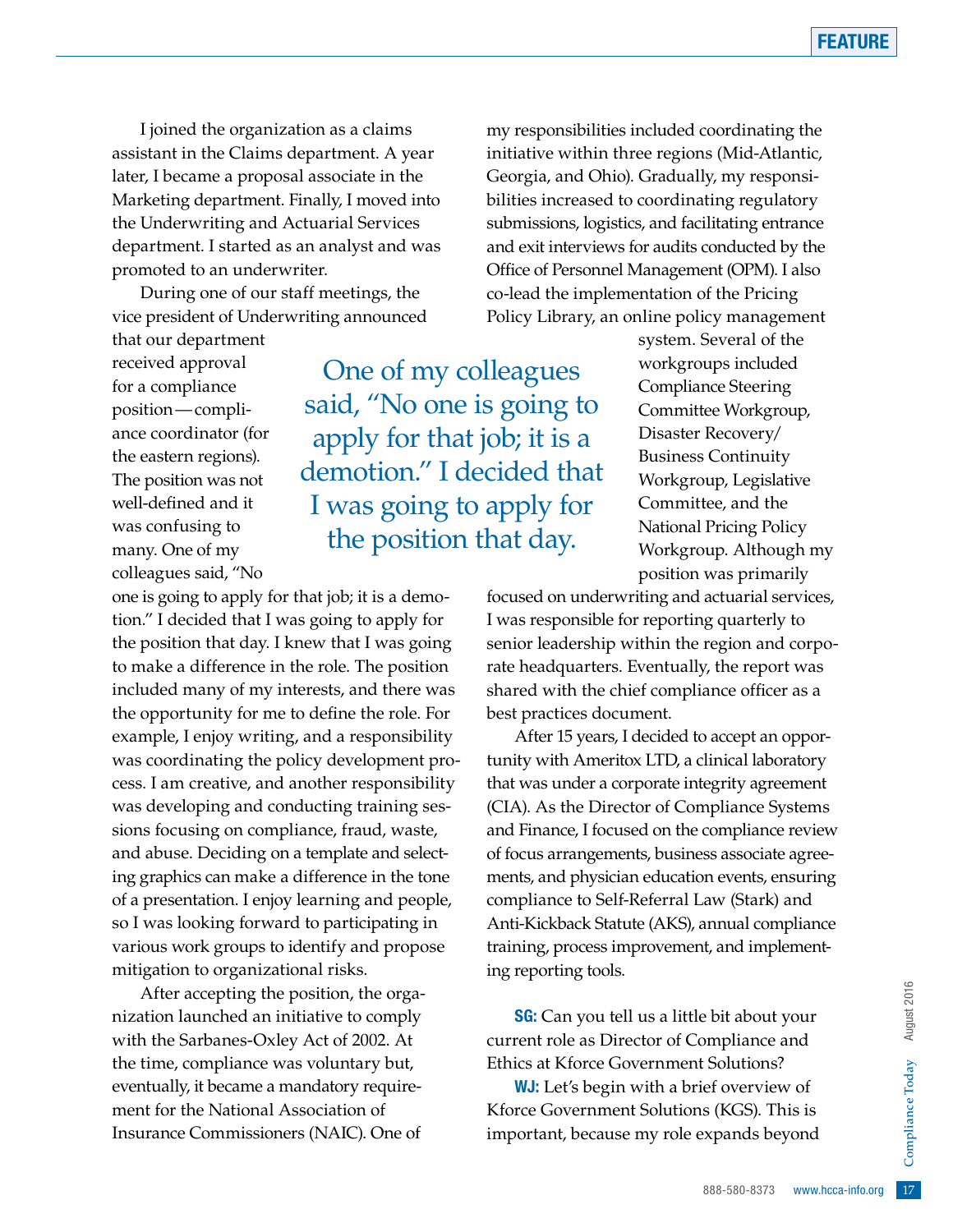healthcare compliance. KGS provides government contracting services and products. KGS is a wholly-owned subsidiary of Kforce Inc., a professional staffing services firm. As a federal government contractor, we provide technical and professional services to the Civilian Service (CS) and Department of Defense (DoD) sectors. For example, we have a contract with the Veteran Affairs (VA) and this falls

under the Civilian Services business unit. Additionally, we have a contract with the Defense Threat Reduction Agency (DTRA) and this falls under Defense Services business unit. Our TraumaFX

Although we have multiple communication channels, we are committed to ensuring our associates are able to access information.

business unit manages our product line of ruggedized, untethered, trauma training manikins. These products provide realistic training for medics and first responders of both military and civilian agencies.

As the KGS Director of Compliance and Ethics, I am responsible for managing a compliance and ethics program that meets the requirements of the Federal Acquisition Regulations (FAR), Defense Contracting Audit Agency (DCAA), Defense Contracting Management Agency (DCMA), and other federal contracting rules and regulations.

18 shows include our<br>
Moneymaker, as w<br>
Moneymaker, as w<br>
18 www.hcca-info.org 888-580-8373 We have 600+ KGS associates and most of them operate at government locations. It is important to ensure that our associates remain connected. Our approach is providing multiple communication channels to remain connected. For example, we have road shows to visit our associates across the country to reinforce our Commitment to Integrity, which is our corporate code of conduct shared with Kforce Inc. and Kforce Global Solutions, Inc. Our road shows include our Chairman and CEO, Patrick Moneymaker, as well as representation from

Human Resources, the Facility Security Office, Legal, and Compliance.

Site visits require coordination, because security clearance levels vary among our associates. Additionally, we host quarterly town hall meetings and distribute a quarterly newsletter. All members of our leadership team contribute a column that provides updates on their business unit; my column is entitled,

> "Compliance Corner." As a solutions provider, we use a cloud-based platform that includes a social media site. I use this site to casually reinforce program messages, provide updates, and distribute information. Although we have

multiple communication channels, we are committed to ensuring our associates are able to access information. When possible, I participate in our firm's events to demonstrate that we have an open line of communication.Through these activities, I am able to connect with our team and establish a relationship.

In addition to communication activities, I conduct compliance investigations and internal audits. I monitor regulatory reporting activities to ensure timely submission and respond to our hotline complaints.

My healthcare experience remains vital. As mentioned, we have a contract with the VA. In their mission to care for our veterans, we play an important role to ensure our veterans receive quality care by protecting their health information. All of our associates performing on the VA contract require training on topics such privacy and security. Although the VA administers compliance training for all contractors, these topics are included in our annual compliance and ethics training session. Keeping abreast of regulations such as the HIPAA Omnibus Rule remains important.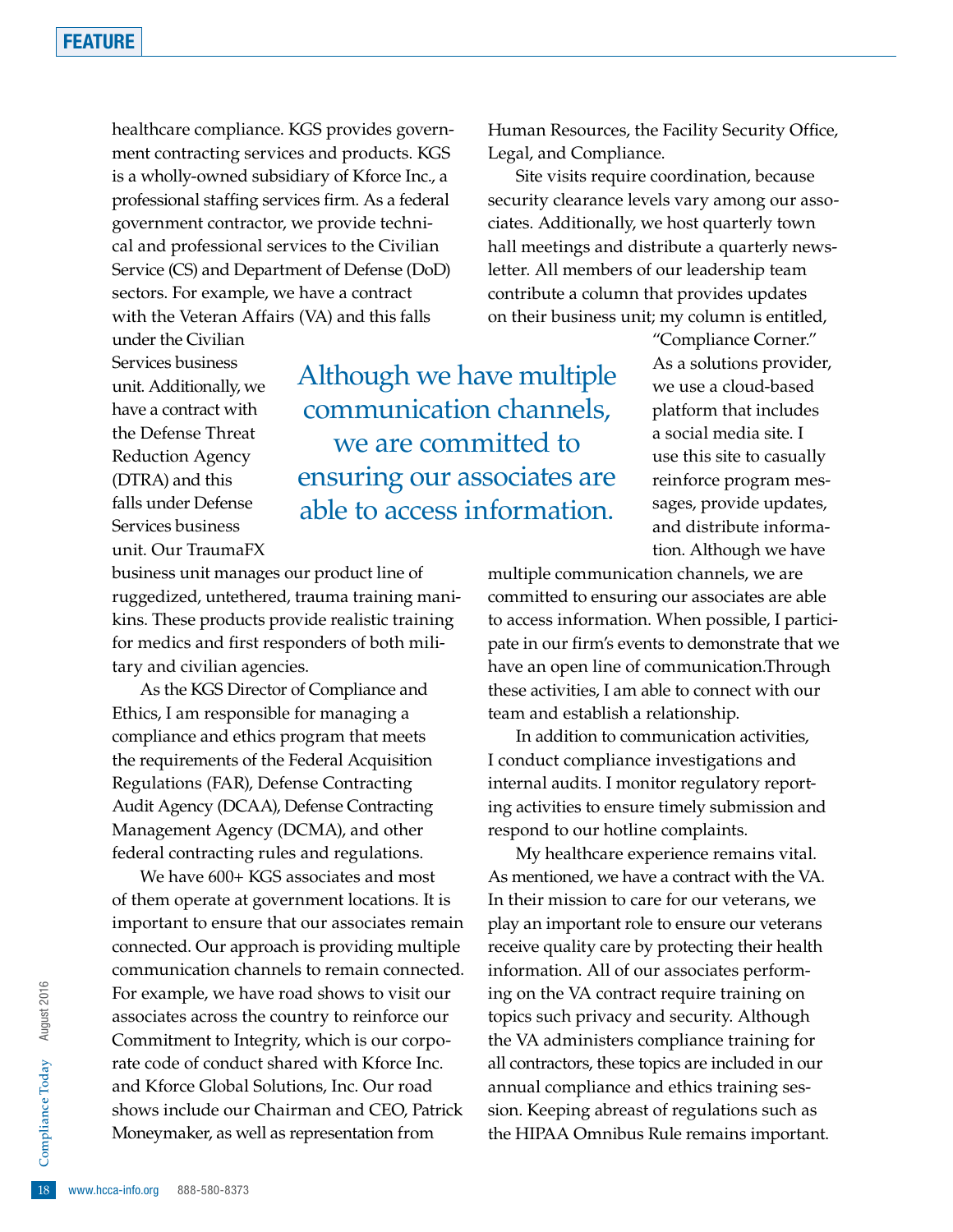As a federal government contractor, ensuring our associates receive training on procurement integrity, false claims, gifts and gratuities, kickbacks, organizational conflicts of interest, and personal conflicts of interest is important. There are some similarities as well as some major differences between industries but, when observing the bottom line, the objectives are similar. From a healthcare perspective, it is providing quality care at an affordable price, and from a government contracting perspective, it is providing quality products and services at an affordable price. Our services and products contribute to saving and protecting lives.

**SG:** Does your position have direct interaction with the board of directors?

**WJ:** Yes. I have direct interaction with the board of directors. Prior to board updates, our Compliance Steering Committee reviews the

progress of items listed on our annual work plan and the status of recently identified risks. This meeting is followed by the board of directors Compliance Committee

before reporting to the board of directors. At a minimum, these meetings occur quarterly.

**SG:** What is your favorite part of your job? **WJ:** By far, our corporate culture. The board and senior leadership demonstrate genuine interest in compliance and ethics program activities, especially work plan status and risk assessments. They are engaged in program activities by providing guidance and valuable feedback. There is support for my program ideas, and having support makes the challenging activities much easier. Also, the Compliance Steering Committee includes experienced and tenured associates who are passionate about their business units and thus,

make our dialogues interesting. Dan Roach, HCCA/SCCE Board member said, "Surround yourself with smart people and rely on them." Fortunately, I have Kathy Massie, Vice-President of Contracts, Compliance & Pricing (KGS) and Paige Shannon, Senior Associate & General Council (Kforce). Both have extensive experience in government contracting.

**SG:** We heard that there is an interesting story behind your pursuing your current position. Do you mind sharing?

WJ: After leaving the clinical lab, a Kforce recruiter contacted me about a compliance privacy and security position at Kaiser Permanente. The hiring manager's travel schedule made scheduling an interview challenging. At the same time, another Kforce recruiter contacted me about my current position as the KGS Director of Compliance and Ethics. Although I was entertaining the other opportunity, I was ready to

…having support makes the challenging activities much easier.

expand my experience beyond healthcare. I was excited to receive the call and pursue the opportunity with KGS. A couple of days before my interview, I

posted some advice to a compliance certification candidate on HCCA*net*/SCCE*net*. Paige Shannon saw the post and mentioned it during my interview.

**SG:** What advice can you give to a compliance professional interested in changing industries?

mend evaluat-<br>
ce to determine a<br>
e to demonstrate<br>
vill contribute to<br>
ess your ability<br>
le. When reflect-<br>
ces, each had a<br>
888-580-8373 www.hcca-info.org 19 **WJ:** The Compliance profession has opportunities in many industries. After identifying the desired industry, I recommend evaluating your skills and experience to determine a transitioning strategy. Be able to demonstrate how skills and experiences will contribute to an easier transition, and assess your ability to be successful in the next role. When reflecting on my previous experiences, each had a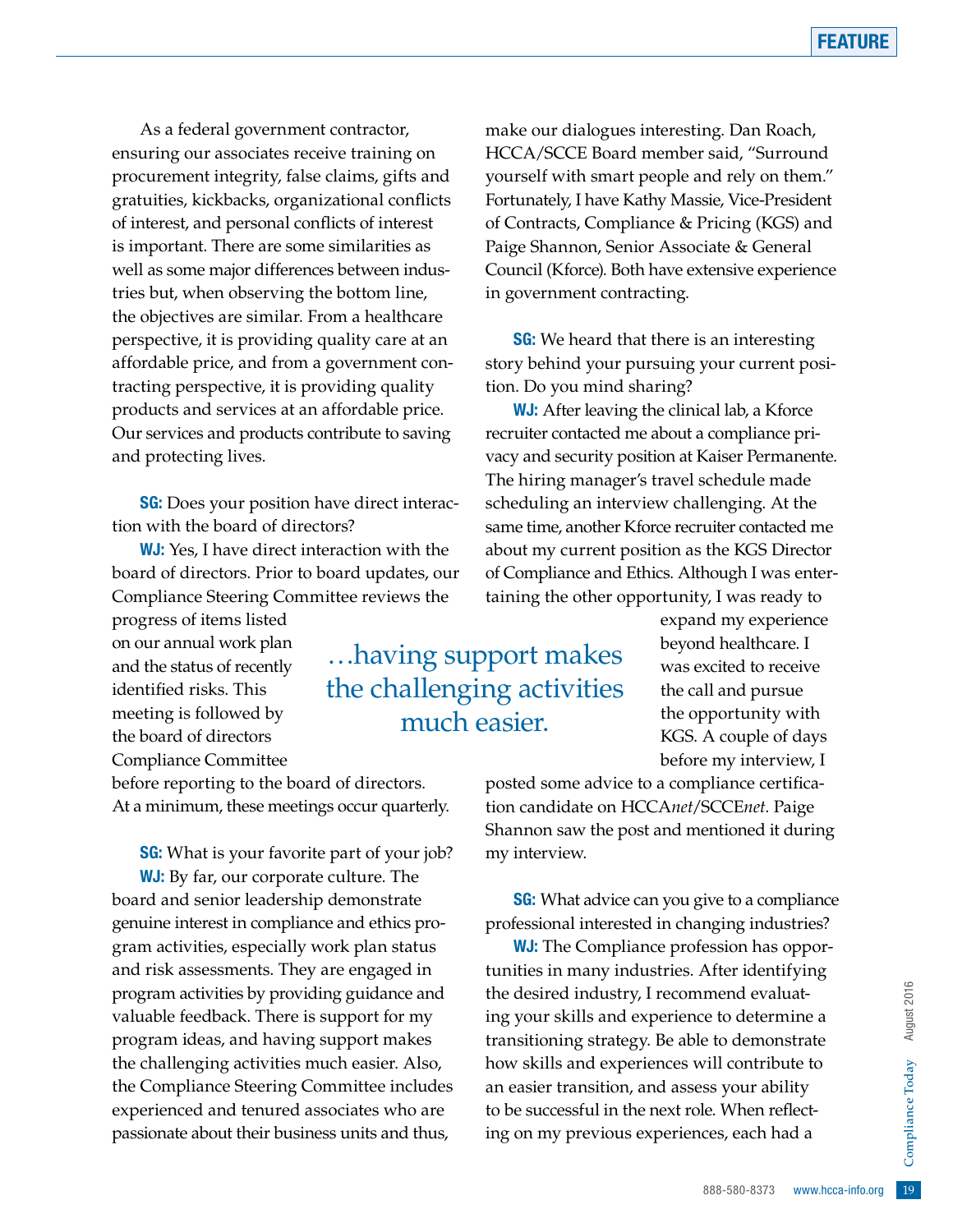way of contributing to my entry into government contracting. For example, my experience as proposal associate gives me a baseline understanding of the proposal process, and my experience assisting traders helps with developing compliance training focusing on insider trading.

Also, I recommend networking and finding a mentor in the desired industry. These individuals can recommend resources such as books, training sessions, distribution lists, and networking groups. Within a short period, I joined the National Contract Management Association and began purchasing resources such as the Government

Contractors Compliance Handbook. The ability to be surrounded by experienced individuals and great reference material contributes to an easier transition.

**SG:** What advice

can you give to a new

compliance professional? What is the most important thing for a new compliance professional to know/learn?

to a Dr. Phil McGraw audiobook and he said,<br>
"Talk to your kids about things that don't<br>
20 www.hcca-info.org 888-580-8373 **WJ:** Personal development is important, and maintaining an equal focus on hard skills as well as the soft skills. Understanding the regulations applicable to your organization is equally as important as having an approachable personality. If members of the organization cannot approach the compliance professional, then they may choose to avoid them altogether. Their options become sharing concerns with their supervisor, the hotline/helpline, OIG, the contracting officer, or, worse, no one. Making sure the option isn't "no one" is more than enough reason to focus on soft skills. Recently, I was listening "Talk to your kids about things that don't

matter, so that it is easier for them to discuss things that do matter." This applies to the compliance professional. Being authentic and showing a genuine interest in your colleagues and their responsibilities is a great approach to establishing trust. By establishing trust, there is a better chance of learning of compliance concerns sooner, rather than later.

**SG**: How do you stay up to date on new regulations and best practices?

WJ: Monthly, I review *Compliance Today, Compliance & Ethics Professional*, and a publication focusing on government contracting. Additionally, I attend conferences, webinars,

Personal development is important, and maintaining an equal focus on hard skills as well as the soft skills.

and I subscribe to industry updates provided by local firms.

Often, there are posts on HCCA*net*/ SCCE*net* that share regulatory guidance/ notices or request best practices on program implementation.

Sometimes the discussions may not apply, but participating or viewing the exchange is beneficial. Not only does it increase awareness of a topic that other compliance professionals are experiencing, but it becomes a reference topic to include in decision-making. It is my primary resource for reviewing the "What would you do?" scenarios. Often, there are discussions focusing on compliance risks associated with HIPAA, social media, and mobile devices. Frequently, Frank Ruelas and the crew have interesting discussions on whether posted scenarios are impermissible or permissible privacy breaches. The ability to share ideas and compare interpretations of regulatory guidance is beneficial to self-development.

**SG:** You hold your CHC, CHPC, CCEP, and CCEP-I credentials through the Compliance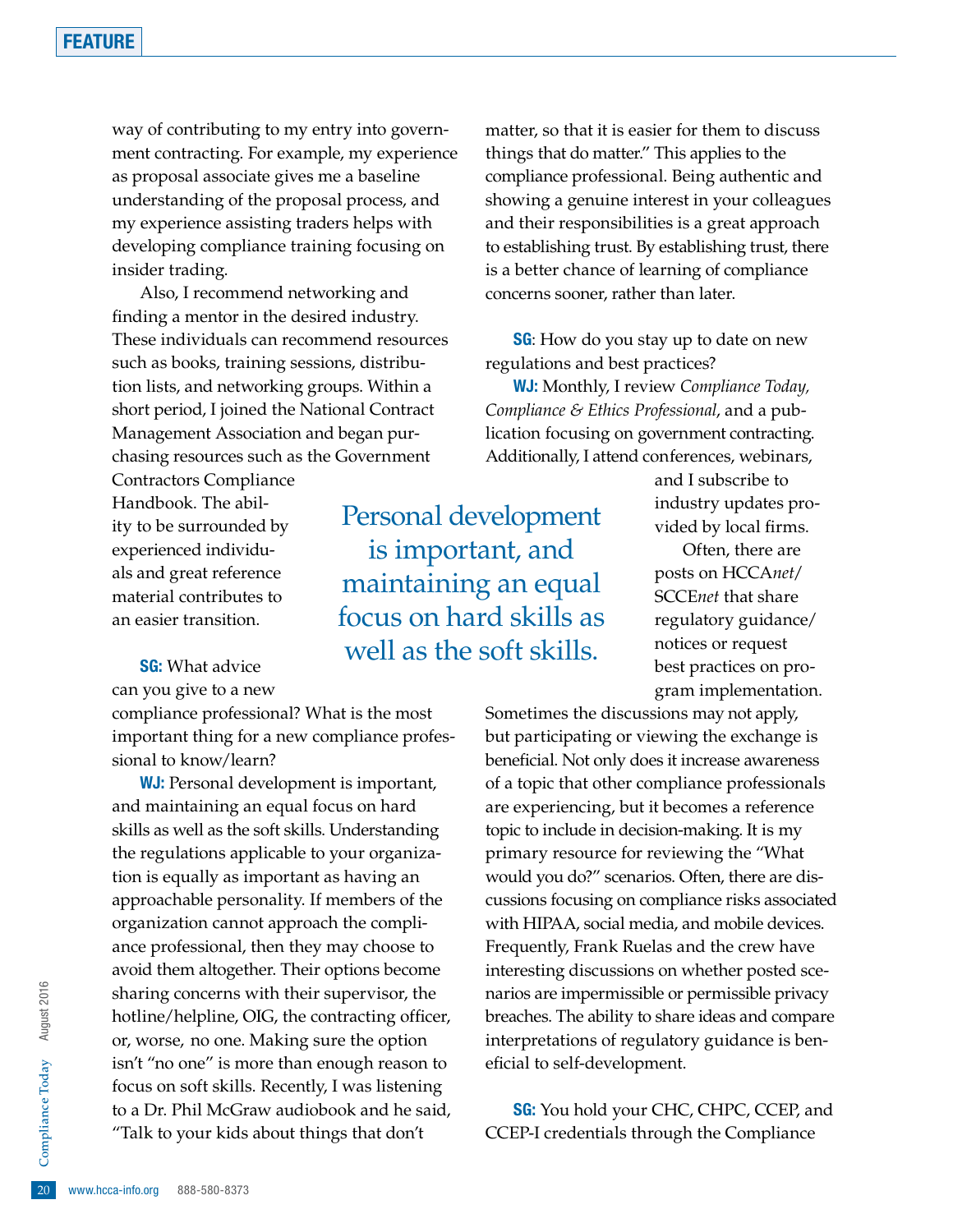Certification Board. What was your motivation to seek these certifications?

**WJ:** By obtaining these certifications, I am demonstrating that I understand the framework and regulatory requirements to develop, manage, and promote a compliance and ethics program. Additionally, it demonstrates my commitment to the profession and, hopefully, inspires others to demonstrate their commitment to the profession, also.

**SG:** Besides Twitter, are there other forms of social media that you use? How do you decide what social network you'll use?

**WJ:** In addition to Twitter. I have accounts with LinkedIn, Periscope, Pinterest, and YouTube. I am always looking for ideas to improve efficiency, and I make my decision with this in mind. Occasionally, I read leadership articles on LinkedIn, but primarily, it serves as a backup contact list to my smartphone. I am new to Periscope. After reading Nancy Beckley's "Connectivity" column in *Compliance Today*, I started my Periscope account. So far, I receive updates reminding me that "Tom Fox is live." I plan to tune in soon! Sometimes, I refer to the infographics on Pinterest for compliance program training ideas. Former federal prosecutor, Michael Volkov, has several presentations available on YouTube on the role of the compliance officer and compliance program structure. I find these videos helpful, and I have created a compliance video playlist that includes his videos as well as HCCA/SCCE videos. All are great resources.

**SG:** What are the pros and cons that you see with social media in healthcare today?

WJ: Social media is a channel for receiving an abundance of information and data on practically any topic. Depending on the feed, information is constantly updated and delivered to our mobile devices. This is good. Unfortunately, etiquette varies among generations and social classes; this presents a challenge in many healthcare settings. Physicians are often double-booked to see patients with complex cases in 15 minute slots. Without consent, some patients take pictures of waiting rooms and post them along with their comments about their waiting time on Yelp. This is only one of many social media challenges facing healthcare. Another challenge is healthcare staff using social media to communicate, despite the many training efforts to communicate the associated risks. Eventually, we will need "Tech-Free" zones similar to "Smoke-Free" zones to enforce the expected behavior in healthcare settings.

**SG:** You have written several articles focusing on compliance and ethics. How did you get started? What inspires you? Where can readers find your articles?

WJ: I have written articles for *Compliance Today*, *Compliance & Ethics Professional, Ethikos*, and the *Compliance & Ethics Blog*. I started with a single post to HCCA*net*/SCCE*net* entitled, "Question of the Day…Who is interested in writing an article but too busy." There were about five responses and four of us (Adam Weinstein, Cindy Hart, Frank Ruelas, and I) agreed to start our collaboration with the Compliance 101 series. Although it serves as a refresher for many, the series is targeted towards new compliance professionals. A few months after starting our collaboration, I learned on a Friday that I passed the CHC exam. That night, I could not sleep, and that's when I wrote my first solo article entitled, "Corporate hoarders: Implementing a record retention and destruction program."

orgram."<br>
Suers Ask Great<br>
extraction: following questions of the response<br>
may never get<br>
nse captures<br>
a I left the 2016<br>
888-580-8373 www.hcca-info.org 21 Last year, I read *Good Leaders Ask Great Questions*. The author asks the following question, "Why do you write?" and the response was, "To inspire people that I may never get a chance to meet." That response captures my reason for writing. When I left the 2016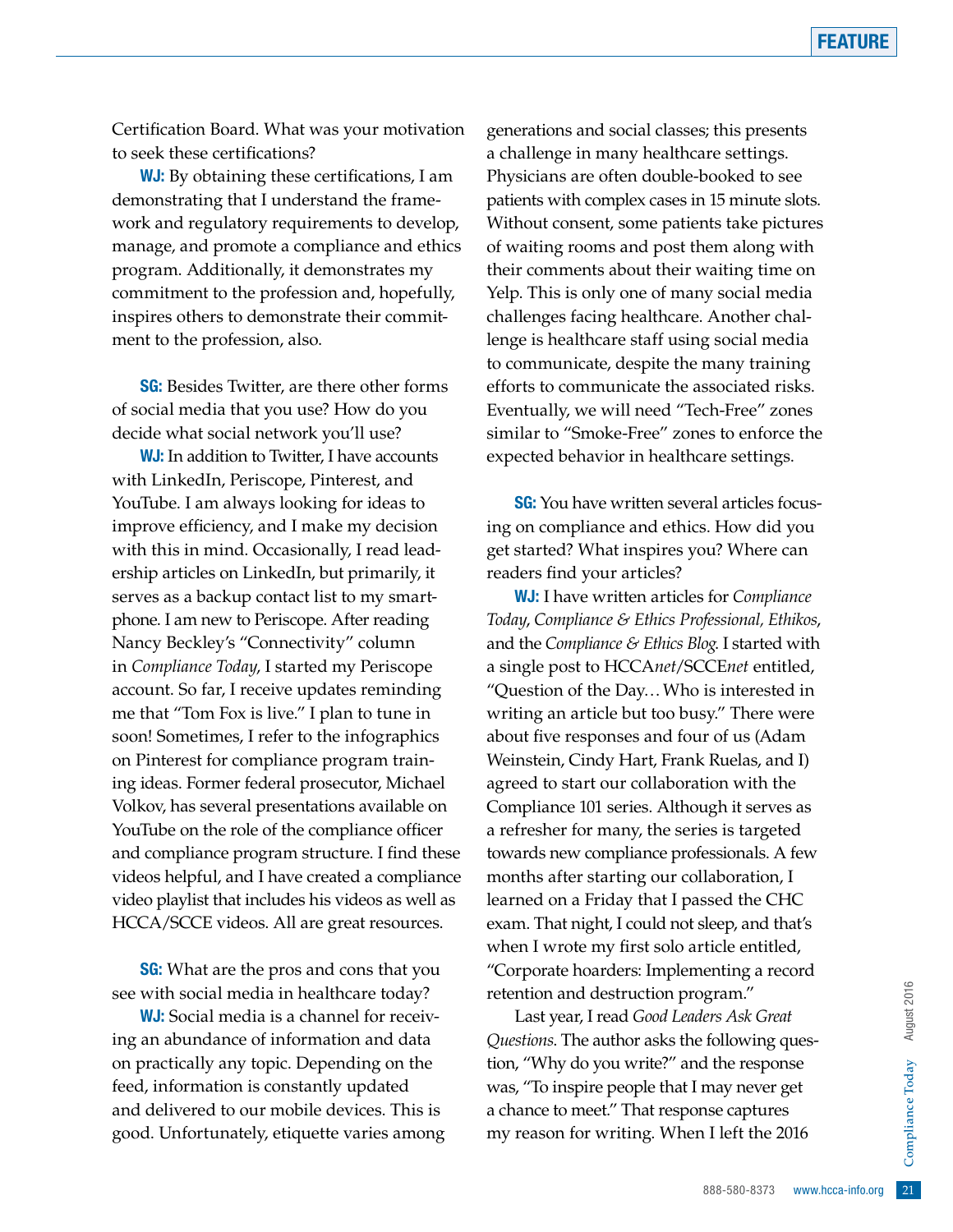Compliance Institute, I was talking to a member who attended the CI for her first time. When we entered the shuttle, we were separated. When we arrived at the airport, my suitcase was placed on the sidewalk and I rushed off to make my flight. When I arrived at the check-in desk, I realized that I left my book bag in the shuttle. When I returned outside, the shuttle driver and the HCCA member were waiting with my bag. She said, "I wasn't going to let him leave." After thanking both of them, I gave her my business card and she said, "You are Walter Johnson; no wonder you look familiar. I find your information helpful and just yesterday, I gave my friend one of your articles to review." I am honored that readers find my articles helpful, and this is my inspiration to contribute to the association.

Most of my individual articles appear

in *Compliance & Ethics Professional*, *Ethikos*, and *The Compliance & Ethics Blog*. I enjoy collaborating, and that is evident in the *Compliance Today* articles. Latoya, my wife, contributed to the physician per-

I am honored that readers find my articles helpful and this is my inspiration to contribute to the association.

spective of "Compliance Training: The vantage point." The collaboration in itself is interesting, because you have Jeanne Fahey who worked with Latoya, Stephanie Helline and I worked together, and Jeanne and Stephanie are longtime friends. Collaboration has a wonderful way of capitalizing on diverse experiences to achieve a vision. Depending on their subscription type, members can access the articles on the HCCA website or SCCE website. All articles are available on my LinkedIn page (*www.linkedin.com/in/walter16*).

do you see as being the greatest concern for<br>
healthcare providers in the next year?<br>  $\frac{22}{2}$  www.hcca-info.org 888-580-8373 **SG:** What areas of healthcare compliance healthcare providers in the next year?

**WJ:** I believe one of the greatest concerns will be aligning to the Affordable Care Organizations (ACO). The ability to meet documentation requirements and ensure providers are meeting quality care measurements to avoid the risks of reduced compensation will be challenging.

**SG:** What areas of compliance do you see as being the greatest risks for government contractors in the next year?

**WJ:** Time accounting, procurement integrity, and organizational conflicts of interest will remain at the forefront of government contracting risks. In 2017, there will be a new administration, and that may pose new challenges to government contractors. During this administration, several federal programs were

> either eliminated or received reduced funding. Fewer contracts led to increased contract protests and delayed the issuing of task orders. Also, there were several presidential executive orders issued that were applicable to govern-

ment contractors. I believe that we will learn more after the new administration is elected.

**SG:** Are there other industries that can learn from the healthcare industry?

**WJ:** I believe there are best practices to be learned from each industry. More specifically, there is attention on the automotive industry. Last year, the Senate passed the Motor Vehicle Safety Whistleblower Act. There are privacy and security concerns growing within the auto industry, but that remains a hot topic for all industries.

**SG:** Please let us know more about you. What types of volunteer work, hobbies, and/or